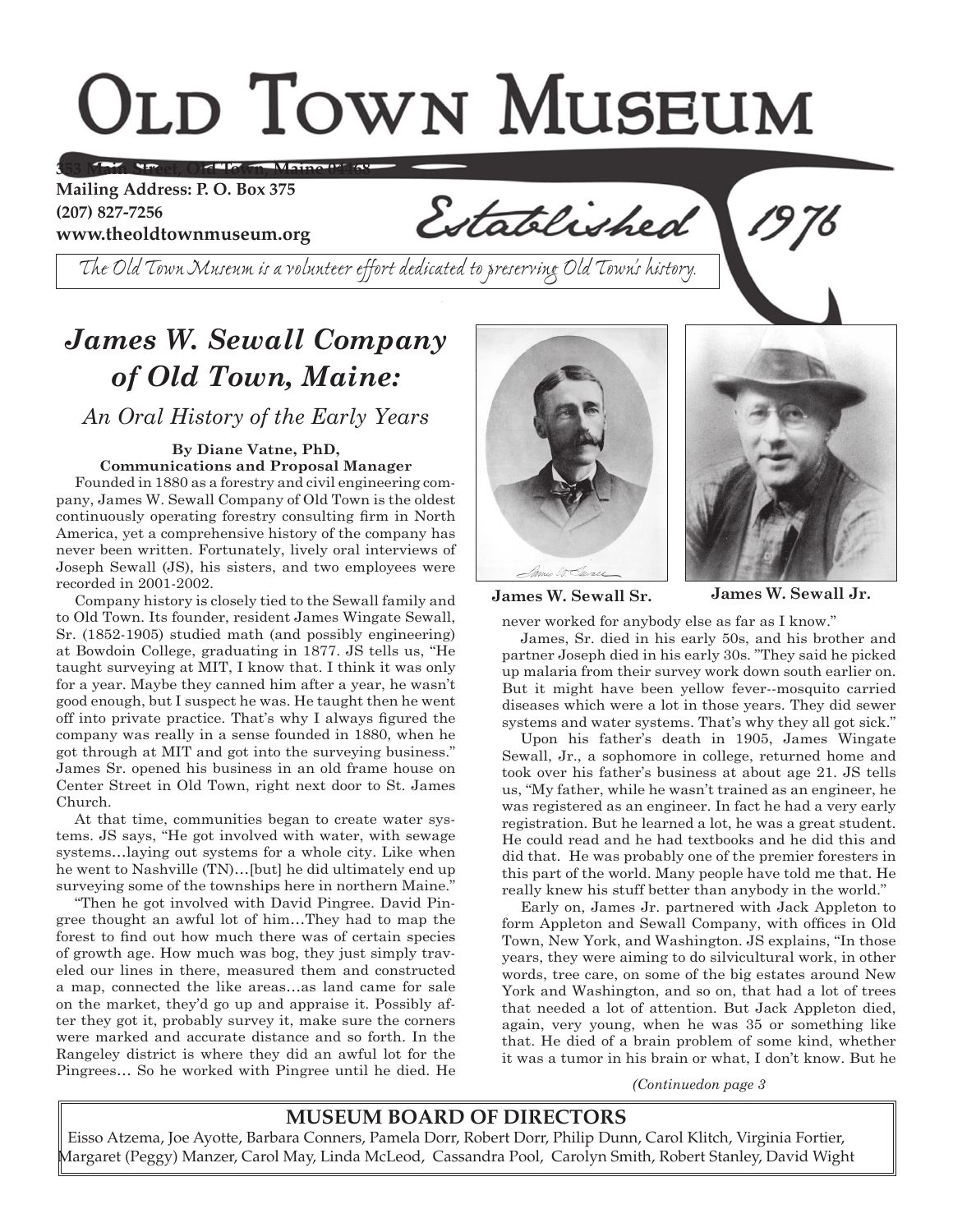## *Old Town People Share Their Memories of Old Town*

#### **By Pam Dorr**

Here we are again with the wonderful memories of Old Town, Maine. If you read the last issue of the newsletter, you know we took a trip down Memory Lane to when our fair City was in its prime. This time I asked friends to share those memories once again but to recall memories from the cold winters and happy holidays of yesterday. I'll start with a few of my own: *I recall my favorite time just before Christmas was making my father walk to the Penobscot Trading Post with me* 



*to see the toys. They didn't get that many because the store sold so many other items, but Mrs. Podolsky kept most of the toys in the second of the two rooms. She would get the most beautiful toys at Christmas, and I wanted to point out my favorite doll so my father would tell Santa to get down there before someone else bought it. Santa usually brought that right doll to my house on Christmas morning!* 

*If you visited Treat and Webster Island, you know the Shuffe In. I recall, when we were in Girl Scouts, going caroling all over the Island. After we were fnished serenading everyone, we would go warm up with hot chocolate in the back room of the Shuffe. We might not have been able to sing very well but we all loved that tasty winter drink!*

Two things people liked to do to pass away the winter hours in days gone by in Old Town was skate and sled: *As a kid, nothing says "winter" like skating at the rink across from St. Joseph's Church. It was the best place in the world and was so popular. (Nothing was more fun than )…playing "crack the whip", sipping hot chocolate in the warming shack, and skating 'til your ankles couldn't take it anymore. The shack always smelled of wet mittens drying near the woodstove. (Sue)*

*They had a warming shack and sold snacks so we would go right after supper and skate until 9p.m. (Margie)*

(I remember) *the lights that went on so we could skate at night. (Diane W*.)

*My grandfather Doucette took care of the rink. It was a special place for skating and being with my grandparents and uncle. (Dianne L.)*

*If we weren't at the skating rink, we were speeding down Academy Hill on our old wooden sleds, steering for all we were worth to stay out of the snowbanks on the sides. Imagine closing off a street just so kids could sled down a hill! (Sue)*

Those indeed were the days! There was always something to do because the children were always excited over the snow and the adults were happy to create good times and keep them safe.

> Some people had a few memories of those fall days just before Frosty made his way into the City. Those early chilly Fall times made for great events. *I loved Halloween at St. Mary's School. After lunch we arrived in costume. We had a parade down Main Street, up Center Street, and down Brunswick Street to arrive back to school through the Helen Hunt yard. Following this was a Halloween party with games put on by the 8th graders. (Debbie)*

> Halloween always brought memories of Hunter's Breakfast early the next morning. Halloween night would mean decorating the windows of all the stores downtown. We all got to paint them after school. Then they would crown the Hunter's Breakfast Queen that evening. She was always a student at Old Town High School (at least in my memory, which does fail at times now). Early in the morning, often after a sleepless sleepover, we would hike down to the park. *I remember the smell of wool hunting clothes of the men (Diane I.)* as they got ready to embark on the frst hunt of the season.

After those frst snowfalls, everyone looked forward to Christmas! *"I remember the big red bells they hung at Christmas downtown, and I believe lanterns too. I remember being disappointed when they started using the "Happy Holiday" signs instead. (Shannon)*

Those were the days and those were the parties! *When I was four years old, we lived in Great Works by the mill. We always went to my great aunt and uncle's house on Christmas Eve to celebrate. We would open our gifts and have our big Christmas dinner the next day. All the relatives would stop in for a visit. I waited all year for this event but one year we had a big blizzard and my uncle couldn't pick us up from French Island because the roads were so bad. We didn't have a car. We were sitting in our living room in our pajamas when we heard a scratching at the door. Their dog, Buddy, made it all the way to our apartment in the blizzard. Best Christmas ever! (Beverly)*

3 I remember Christmas on the Island. *We were a large family and enjoyed both sides. We would walk all around the Island visiting them all. (Dianne L.*)

*How about the Christmas party at the Island School! (Patty)*

T*he Island School always had a Christmas party for the kids that lived on the Island. One Christmas I had measles and couldn't go. I was so disappointed that I wouldn't see Santa and get a present, but I got a huge surprise when Santa came to my house and brought me a gift. I never found out who* 

*(Continued on next page1*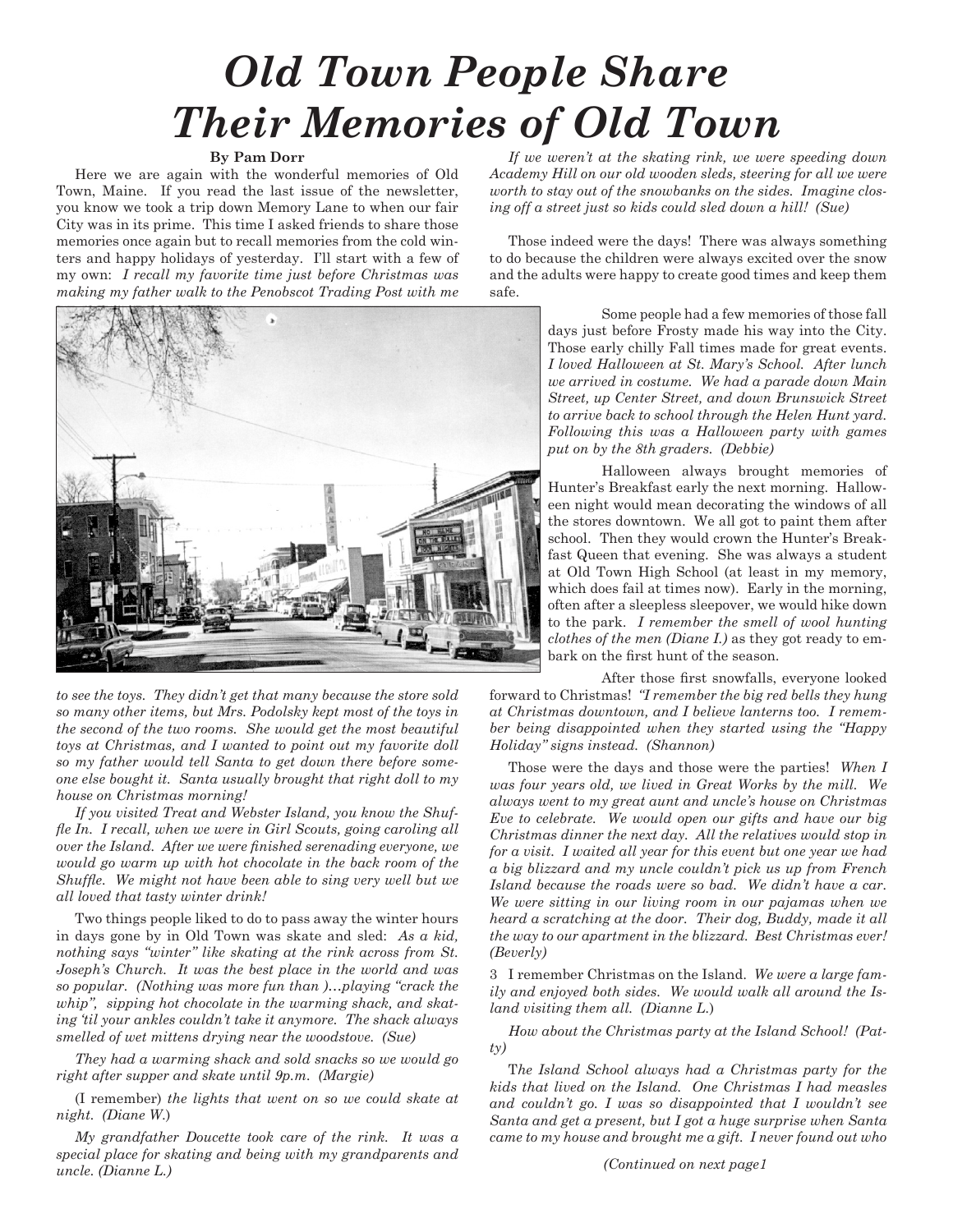

PL Whitney, 1917, with furniture made from small logs and at right a Crew with a sled full of wood, c. 1917

*Santa was but it left a lasting memory. (Sandy)*

It wasn't always Christmas or a holiday that stayed in our mind but just a whole lot of SNOW! *I think it was the winter of 62 or 63 that we had the big snowstorm that left several feet of snow. I can remember my parents going out to a New Year's Eve dance at the American Legion and having to walk down a path in the middle of Pine Street because the road wasn't plowed and then having milk delivered by Mr. Pinkham on a snowmobile with a sled on the back. (Margie)*

*My friend and I were going to a sleepover in Milford. The roads were not plowed. We carried our sleeping bags and pillow. It took us a while to get there! (Marlene)*

*I remember that year! I was babysitting downtown in a second foor apartment in the building where Main St. and Water St. join. I am not sure what was on the frst foor. I remember walking home around midnight with snowbanks higher than I was. There was not a car to be seen or another person. I walked in the middle of Main St. because no sidewalks were plowed or walkable and I still remember the incredible perfect silence and beautiful snow. It was magical! (Karen)*

Sometimes it wasn't about the snow. It was about the COLD! *I remember riding into school with my father and sitting down at the Shoe Shop until it was time to walk to school. One morning really sticks out for me. I was in my junior year in high school and one morning the temperature was -50 degrees. I nearly froze to death walking there to get an education but it was worth every bit of it, and let's not forget the two feet of snow that would close everything for a day or two. (Joyce)*

Of course, not all of us were out in the cold skating, sledding, or making snow forts. *I remember going to the Strand and sitting there for hours watching the movies. We would get popcorn from Grants. I remember looking at the Poster for Peyton Place. Even now when I see it on TV, I still fnd it shocking! (Alice)*

No matter what we were doing in the winter and holiday time in Old Town, we were having fun and building the memories that are the history of our City today. *This brought back so many memories! Babysitting and having to walk home! There would be so much snow that everything was muffed. I have always loved that small city! I have traveled extensively but I still miss my home. Winter in Old Town could be tough but is was also great! (Mary)*

## *Sewall Company Memories*

*(Continued from page 1*

was young and that was the end of that association."

James, Jr. continued in the forestry and survey/engineering business, hiring crews of woodsmen to work for the winter. JS explains that there were "Oh 6 or 8. Usually had about 3 cruisers, 3 tallymen. You might have some people that just moved canoes and dogsled drivers. There's a party chief. He had maybe 3 cruisers and 2 tallymen and himself and a cook. He might have a canoe man or two. Then you had the old moose sleds. On snowshoes…it's just like a horse. That was rugged stuff."

"[Wood cooks were] Very important. They kind of kept everything together. When they weren't drinking, as most woods cooks did. They'd go up for the winter….They got the wood and split the kindling and fnd a dead cedar and slit it up. So they had to be wise to the way of the woods pretty much. They helped set up tents. They built tables out of stuff. They really were self-suffcient people."

Back in the Old Town office, JS's sister Margaret Page tells us that Frances Ketchin "would see that the people were there and ready to go. If they were to leave Monday morning at 6:00, why everything had to be ready." There was a bunkhouse over the office. JS adds, "She was a combination of brains and diplomacy and stamina and every other thing. Any good thing. She did everything. She organized, and she worked —if required she worked 7 days and nights a week, never heard any complaint about that. She really was in love with the company and the people in it. She was a mother confessor to a lot of these younger guys coming along. She told them what was what and how to do it. She was just an awfully nice person. But frm. Determined and frm and loyal too, to the core. My father was away a lot. When he was away, she ran the place and don't think she didn't."

James. Jr. died in 1946 at age 62 of leukemia. His son, Joseph Sewall (1921-2011) took over the business after he got out of the service at age 24, and ran the company for 46 years. Sewall was trusted for knowledge that came from technical skill and experience. As JS said, "We like to think that we are totally beyond reproach, as far as the answers we supply them." The same is true to this day.